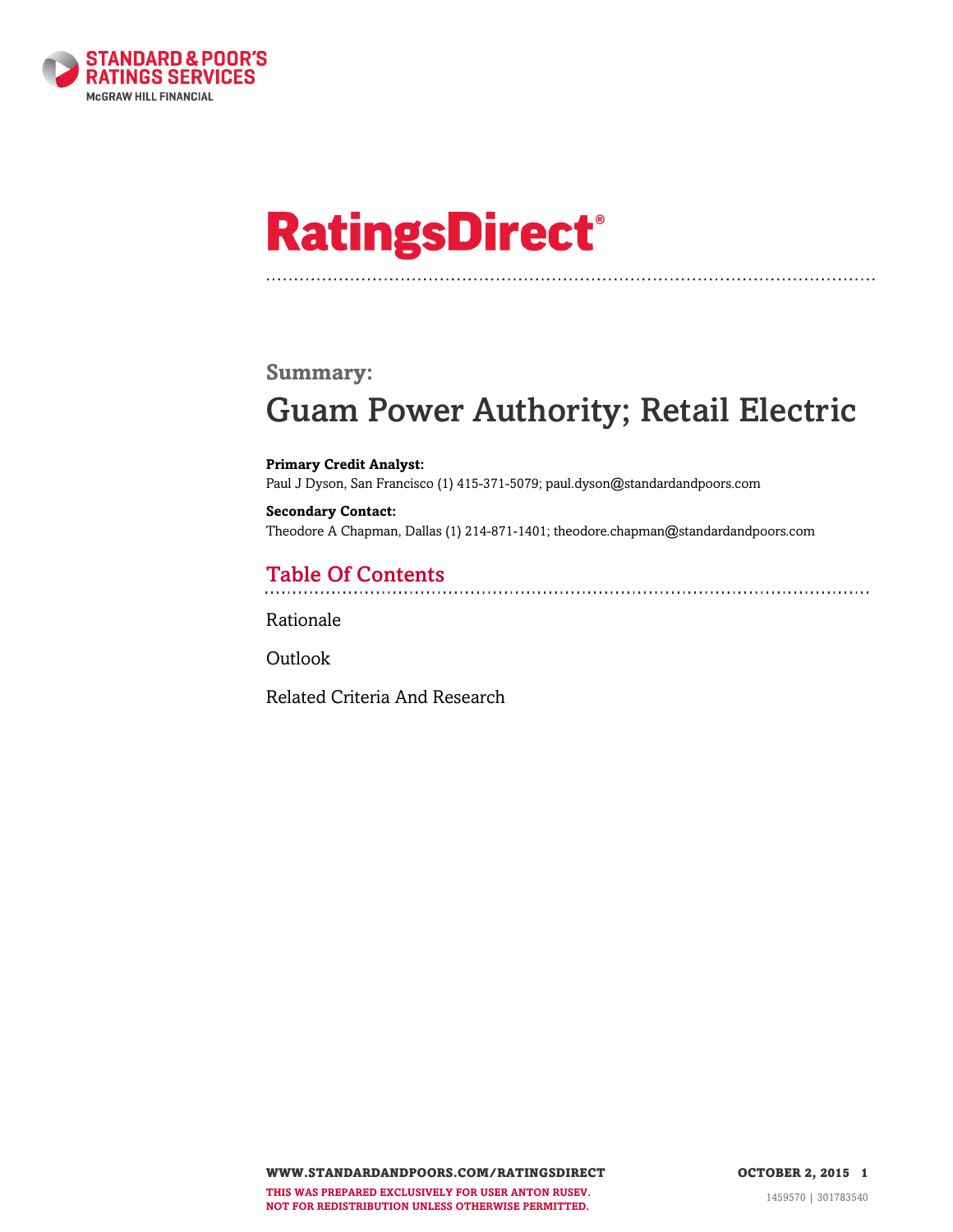## **Summary:** Guam Power Authority; Retail Electric

| Credit Profile         |            |          |  |
|------------------------|------------|----------|--|
| Guam Pwr Auth rev bnds |            |          |  |
| Long Term Rating       | BBB/Stable | Affirmed |  |

### <span id="page-1-0"></span>Rationale

Standard & Poor's Ratings Services affirmed its 'BBB' long-term and underlying rating (SPUR) on the Guam Power Authority's (GPA) outstanding senior-lien revenue bonds and its 'BBB-' long-term rating on the authority's subordinate-lien revenue bonds, which matured on Oct. 1, 2015. The outlook is stable.

The rating reflects our view of the following credit factors:

- GPA's dependence on oil, although fuel diversification, including conversion to dual-fired generation units that burn ultra low sulfur diesel (ULSD) and natural gas, is a key operational focus;
- Extensive damage and outage as a result of a recent fire at its oil-fired Cabras 3 and 4 plants, which have a combined capacity of 79 megawatts (MW), the absence of which constrains GPA's reserve capacity considerably, produces uncertainty and other operational challenges, and could drive up costs;
- Medium- to longer-term challenges related to GPA's capital plan as it converts some units to dual-fired generation, with anticipated base rate increases that would increase the authority's already very high rates; and
- The authority's interdependence with the general government (GovGuam; BB-/Stable general obligation rating), which accounts for about 10% of GPA's operating revenue.

(GovGuam remains current on all department of education and department of public works payments, and overall cash flow and reserves have improved greatly since 2012. However, the general government faces difficult budgetary decisions as it continues to struggle to reduce its general fund deficit and improve other financial metrics.)

Partly offsetting the above strengths, in our view, are:

- Continued support from the Guam Public Utilities Commission (PUC) under the Consolidated Commission on Utilities (CCU) governance structure in terms of its levelized energy adjustment clause (LEAC) fuel adjustment factor, and of recommended base rate adjustments;
- The territory's improved economic stability in recent years, including good tourism growth and favorable prospects for continued growth given economic development initiatives being undertaken as well as the pending military buildup; and
- Substantial completion of redundancy and storm-hardening projects for GPA's transmission and distribution system, and even the introduction of some renewable energy resources, which helps reduce capacity constraints.

We have assigned GPA a business profile score of '6' on a 10-point scale on which '1' is the strongest. The business profile reflects our view of GPA's support from the Guam PUC and CCU for rate adjustments and pass-throughs, high rates, a concentrated and constrained resource portfolio, and adequate management practices and policies.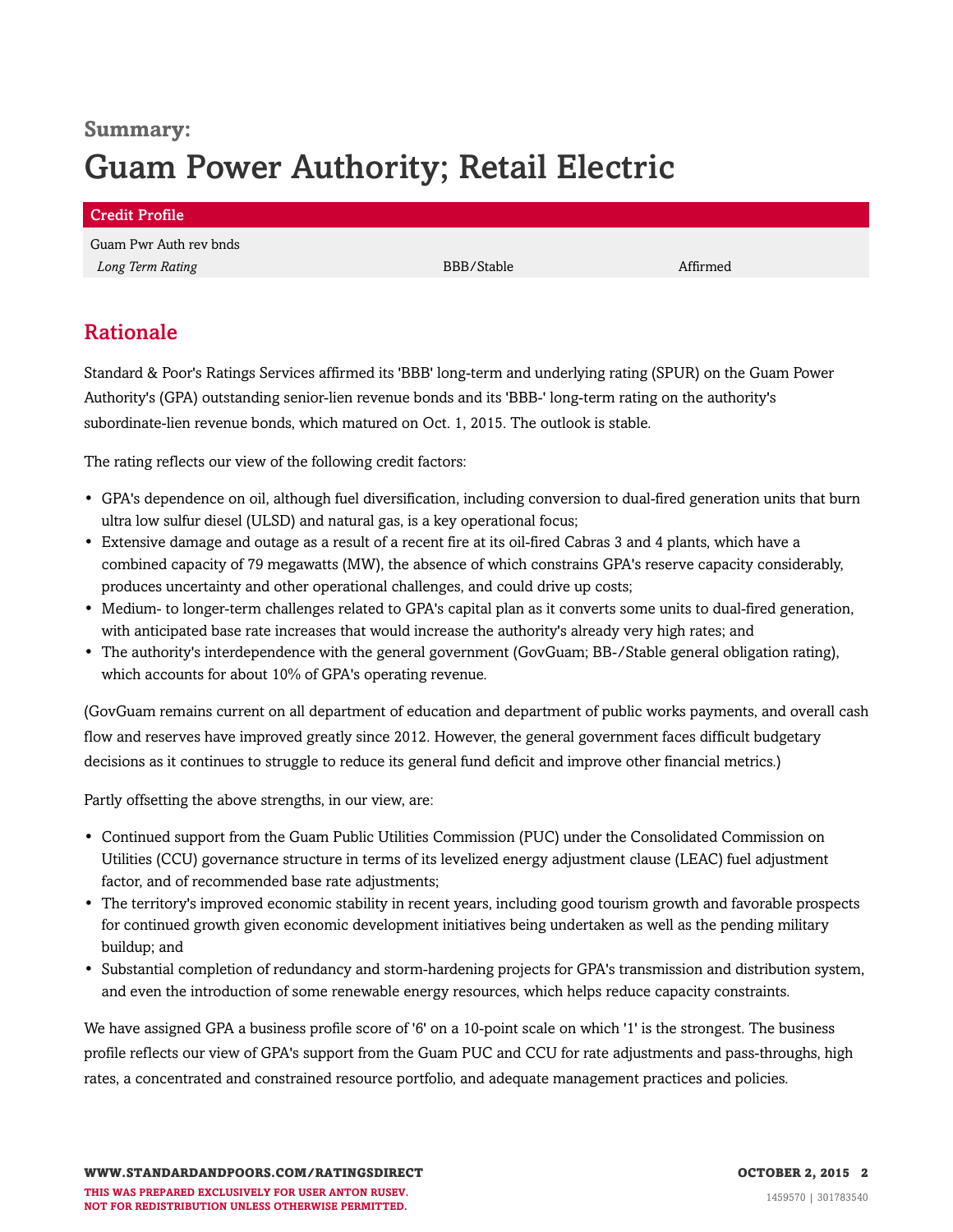The senior-lien bonds are secured by a first lien on net revenue of the approximately 48,600-customer vertically integrated electric system. A debt service reserve fund, cash funded at maximum annual debt service, provides additional liquidity. The senior-lien remains GPA's working lien. We have applied our electric and gas utility criteria to determine GPA's general creditworthiness and have applied this rating (BBB) to the senior-lien issues.

Early on the morning of Aug. 31, 2015, an explosion and major fire broke out at GPA's Cabras 3 and 4 oil-fired power plants. The cause of the explosion remains unknown and investigators have had difficulty accessing the site as a result of structural damage posing safety risks. Although no one was injured, the fire resulted in significant damage to both units, especially to Cabras 4, that could be irreparable. GPA aims to get Cabras 3 back on line within six months. Prior to the outage, Cabras 3 and 4 on a combined basis represented a significant 79 MW or 22% of GPA's total system capacity of 354 MW, and GPA's reserve margin was approximately 42% given its peak load of about 250 MW. But as a result of the outage, its reserve capacity immediately declined to a marginal 8% (which is inadequate given the need to perform periodic maintenance on other units) with a total capacity of 276 MW. This slim reserve capacity resulted in GPA having to load shed during peak demand; one such incident was on Sept. 7, when Cabras 1 was offline for repairs. As of Sept. 24, GPA has been able to bring various small diesel generating units on line and has increased the capacity of other combustion turbine units through repairs such that its capacity increased 19 MW to 295 MW, doubling its reserve margin to 16%. We note that any further loss of system baseload capacity or temporary outages of remaining units in service could result in longer or more frequent load shedding during peak energy use periods as well as loss of revenue, which could affect key credit metrics. We do note, however, that GPA's insurance covers \$15 million in expenses related to extra fuel.

GPA paid \$1.1 million in January 2015 to overhaul Cabras 4. The PUC deemed the overhaul necessary to ensure reliability and availability, and wanted to avoid a repeat of the \$4.5 million in extensive repairs to Cabras 3 in 2013, when cracks were found in its rotor shaft.

GPA has considered several near-term measures to mitigate the reduced reserve capacity and to meet peak loads given the outage. Options that GPA is pursuing include:

- Re-energizing its 40-megawatt Dededo plant;
- Delaying major repairs on its 66 MW Cabras 2 plant to January 2016 or later;
- Working with the Navy to dispatch the 18 MW power plant at Orote Point and tap energy from the 6 MW plant at the U.S. Naval Computer and Telecommunications Station (NCTS);
- Leasing 40 to 60 MW of "prepackaged" power generating units;
- Reducing demand through volunteer customer conservation;
- Requesting that its largest customers switch to their own standby generators, where possible, through its recently approved interruptible load program;
- Temporarily switching Guam Waterworks Authority water wells and wastewater treatment plants from GPA-provided power to standby generators; and
- Repairing and restoring the damage to Cabras 3, although management has indicated this could take six months.

Given GPA's reserve restoration plan, total system capacity is projected to increase to 340 MW by October 2015 and to 352 MW by November 2015. From a financial standpoint, according to management, GPA will cover the added costs through a combination of insurance claims and existing bond funds meant for capital improvements. In addition,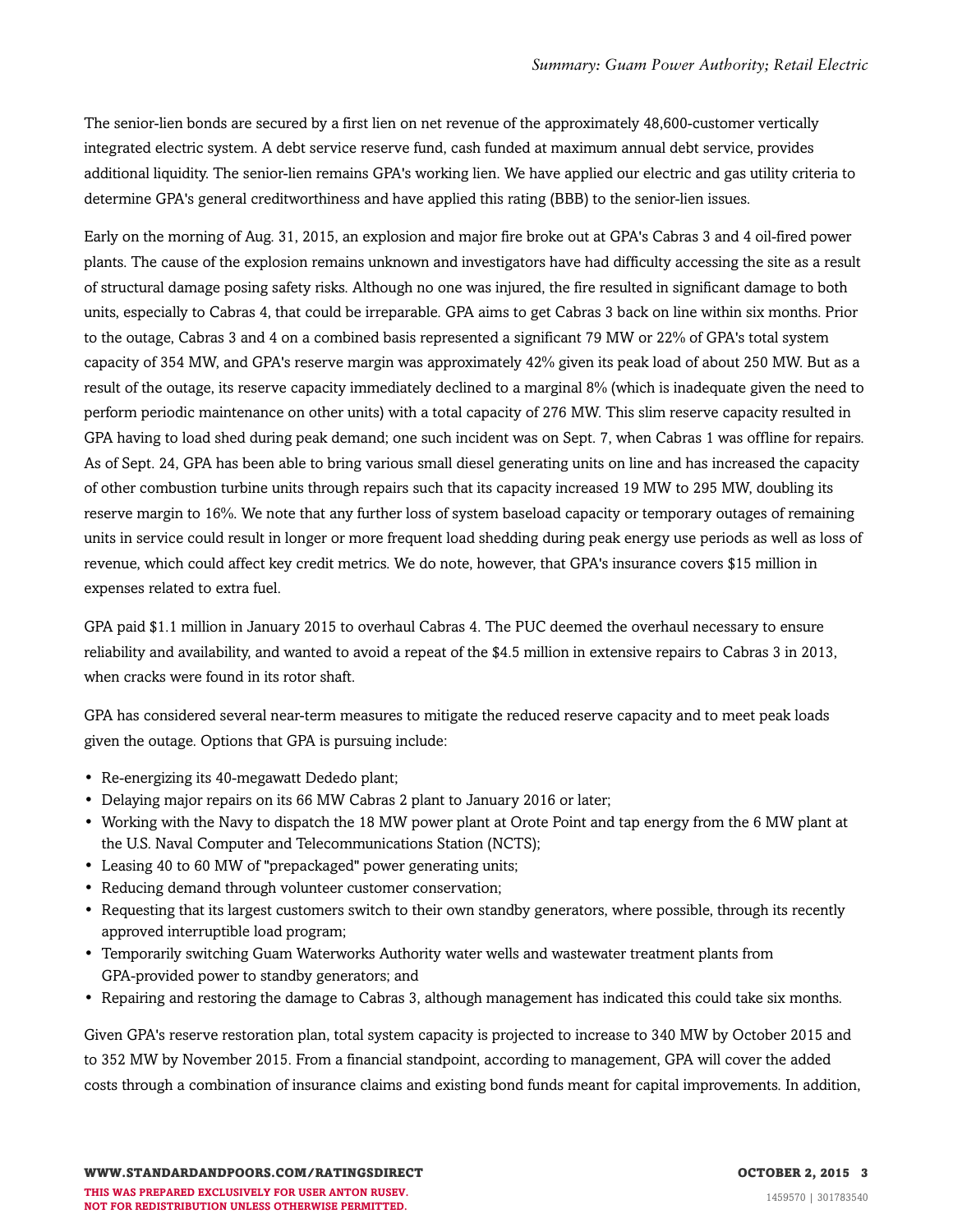savings on operations costs for Cabras 3 and 4 will be used to fund other temporary generation projects, including compensating large customers who use standby generators. Management reports that customer rates will not be affected given the savings provided by a drop in oil prices, with residual fuel oil (RFO) No. 6 now at about \$45 per barrel versus more than \$100 per barrel about a year ago. However, as a result of the outage, customers will likely miss out on an opportunity for rate relief.

GPA's financial performance continues to be good and fairly stable, as various actions in the past several years have improved cash flow certainty, buoyed by supportive rate regulation from the PUC. This includes allowing GPA to recover not just fuel costs but related out-of-the-money hedges and even renewable energy through the LEAC, which is adjusted every six months, as well as the aforementioned surcharge. The most recent LEAC adjustment was effective as of Feb. 1, 2015, and now accounts for 10.4 cents of GPA's average residential rate revenue of about 20 cents per kilowatt-hour (kWh). The average residential rate in fiscal 2014 was about 27 cents per kWh. The PUC's recent ruling also kept in place GPA's plan to boost liquidity to management's eventual goal of 60 days of operating expenses, from 45 days. GPA has also built up its self-insurance fund to \$20 million. The most recent base rate adjustment was in October 2013, when the authority received approval for a 6% increase.

Fixed-charge coverage improved to 1.24x in fiscal 2014, from 1.15x in fiscal 2013 and an inadequate 0.90x in fiscal 2012. Fixed-charge coverage is our internally adjusted debt service coverage (DSC) metric that imputes certain recurring debtlike obligations into the calculation, treating them as if they were long-term debt even if they are operating expenses of the system. The improvement in fiscal 2014 was largely due to a 7% decline in operating expenses given an 8% decline in fuel (oil) costs, while the improvement in fiscal 2013 was due to higher energy sales and reduced debt service requirements. In fiscal 2012, because of the timing of the implementation of the fiscal 2012 base rate increase and the constant challenge of fuel procurement, fixed-charge coverage slipped to a little less than 1x. Fixed-charge coverage also dipped below 1x in fiscal 2009.

GPA's forecast assumes energy sales declines of 4% overall (0.57% annually) through fiscal 2022, RFO prices increasing with inflation, and base rate increases of about 10% in fiscal years 2019 and 2020, and does not incorporate cost mitigation strategies or energy sales growth related to the military buildup discussed below. GPA's financial forecast indicates that fixed-charge coverage will be about 1.16x in fiscal 2015 and range from 1.29x to 1.48x during fiscal years 2016 to 2022, including about 1.3x in fiscal years 2021 and 2022, when debt service requirements related to new gas-fired generation are projected to come on line. Collections and total customer accounts receivable remain very favorable, even from the general government as a customer by way of its schools and street lighting.

Unrestricted cash as of fiscal 2014 was \$56.2 million, or 54 days' cash of operations, but a higher \$73.1 million, or 70 days' cash, when including GPA's self-insurance fund, which could be made available for certain uses upon GPUC approval. To preserve liquidity, GPA has moved to safer fuel hedging arrangements that eliminate margin calls and collateral posting exposure. GPA has a contract in place through August 2018 that supplies nearly all of its RFO and has a \$35 million credit line in place for fuel delivery payment; we believe the LEAC and the relatively lower-risk fuel supply contracts should reduce cash flow volatility.

GPA has already completed the storm hardening of its key transmission and substation assets and most of its distribution system assets. In May 2015, Category 2 Typhoon Dolphin's eye passed just north of Guam, causing strong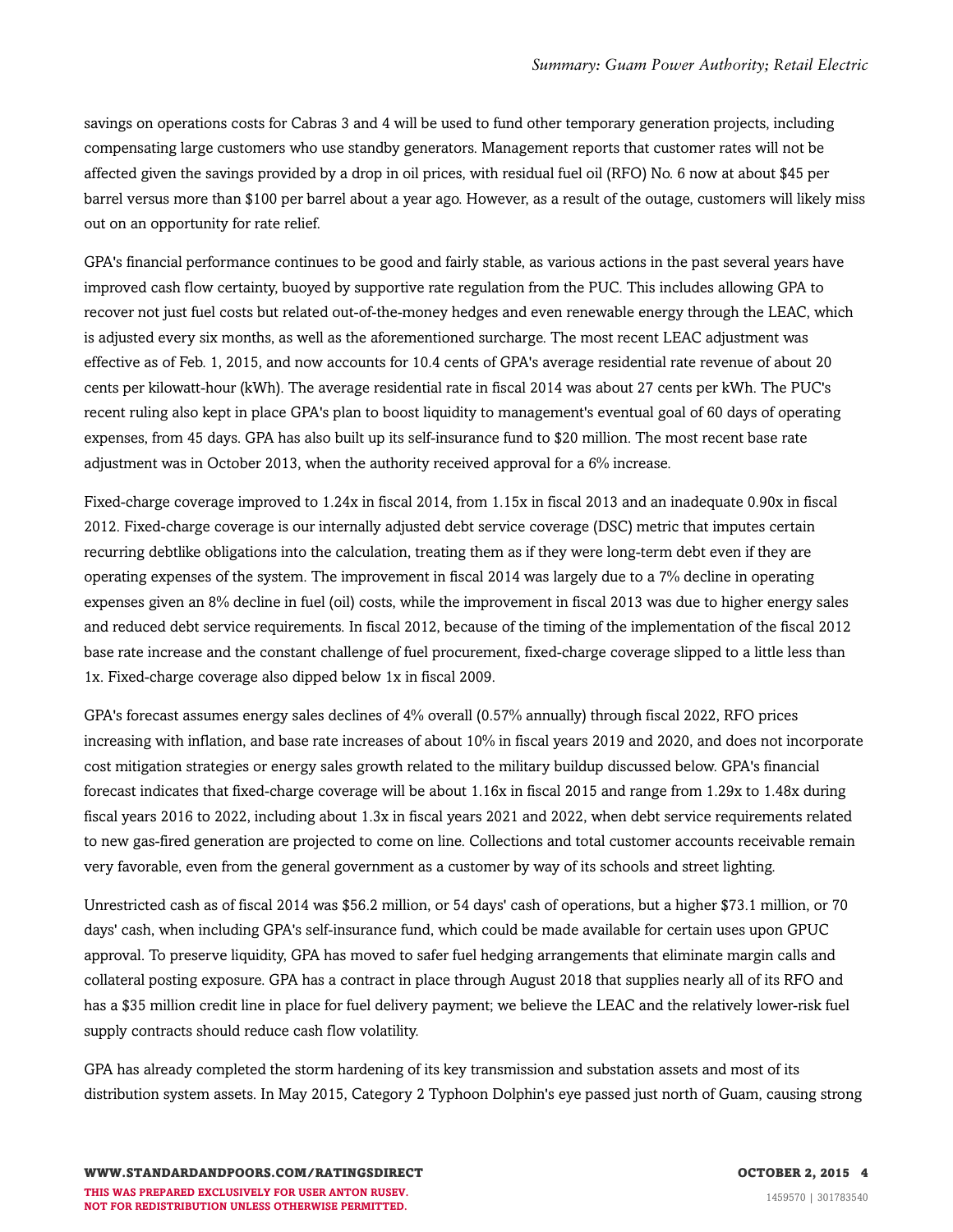and sustained winds reaching 106 mph, and was the largest storm since Super Typhoon Pongsona in 2002 (150 mph winds). However, the GPA system came out relatively well. Although 85% of customers lost power temporarily, almost all power was restored within a few days (and 100% within 10 days) and there was only \$3.5 million in damage and \$1 million in lost revenue (less than 1%).

GPA issued bonds in 2014 to provide funds for pollution control equipment for the authority's internal combustion engines at some of its generation facilities; a portion of the bond proceeds reimbursed GPA for money already spent on these improvements. These reciprocating engines are subject to U.S. federal Clean Air Act requirements. Although GPA will keep some units in service over the long term, the results of its 2013 integrated resources plan (IRP) suggested that a more economic, if initially more expensive, option would be to construct LNG delivery infrastructure such that natural-gas-fired generation could become the primary energy source by decade's end. The IRP also noted that combined cycle facilities together with an LNG facility would initially be more expensive than installing pollution controls at all GPA power plants, many of which are older and have a poorer thermal efficiency. However, the annual fuel expenses could provide operating budget savings. GPA management continues to evaluate all options, but could commit to dual-fired combined cycle within the next year. The GPUC has approved the IRP, and GPA has submitted the resource implementation plan. The next steps would be for GPA to complete the project evaluation and for GPA and the CCU to make a final project decision.

GPA has already received CCU project approval (October 2014) for its plan to install two 60 MW combined-cycle dual fuel plants at an estimated cost of \$350 million. The plants would likely be located near the existing Harmon substation near GWA's wastewater plant. Combined-cycle generation has several benefits, including better efficiency, lower capital cost than installing emission controls on existing units, and promotion of fuel diversity and compliance with regulatory standards. GPA estimates that it would have to spend well over \$475 million on its existing fleet of generation facilities to bring them into compliance with Environmental Protection Agency (EPA) regulations. GPA management believes the PUC's review of GPA's plan will be completed this winter, and GPA's plan anticipates completion of construction by 2020.

GPA's proposed energy plan for the EPA includes several components that will address EPA regulations and allows for transition to new generation and compliant fuel. GPA has already retired two plants in early 2015 (Tanguisson 1 and 2). Other components include the addition of combined-cycle units (that can run on ULSD or natural gas), running RFO on certain baseload oil-fired units under an EPA consent decree, and, in 2020 and beyond, retiring Cabras 1 through 4, completing modifications on MEC 8 and 9 to burn ultra-low-sulfur diesel, and, if economic to do so, install LNG facilities and convert all baseload units to LNG. The energy plan also would allow for GPA to comply with EPA's Clean Power Plan.

GPA has also made progress on renewable energy, with its take-and-pay obligation NRG Energy's 25 MW Dandan Solar Project scheduled for commission in October 2015 and with an additional 40 MW of solar projects being evaluated. A portion of the 2014 bond proceeds will also be used for a 40 MW energy storage project that will be an additional measure in enhancing the entire grid's redundancy.

As of Oct. 2, 2015, GPA had about \$567 million in long-term debt, with no variable-rate debt. Debt service requirements decline from \$61 million in fiscal 2015 to a range of \$45 million to \$50 million during 2016 to 2019 before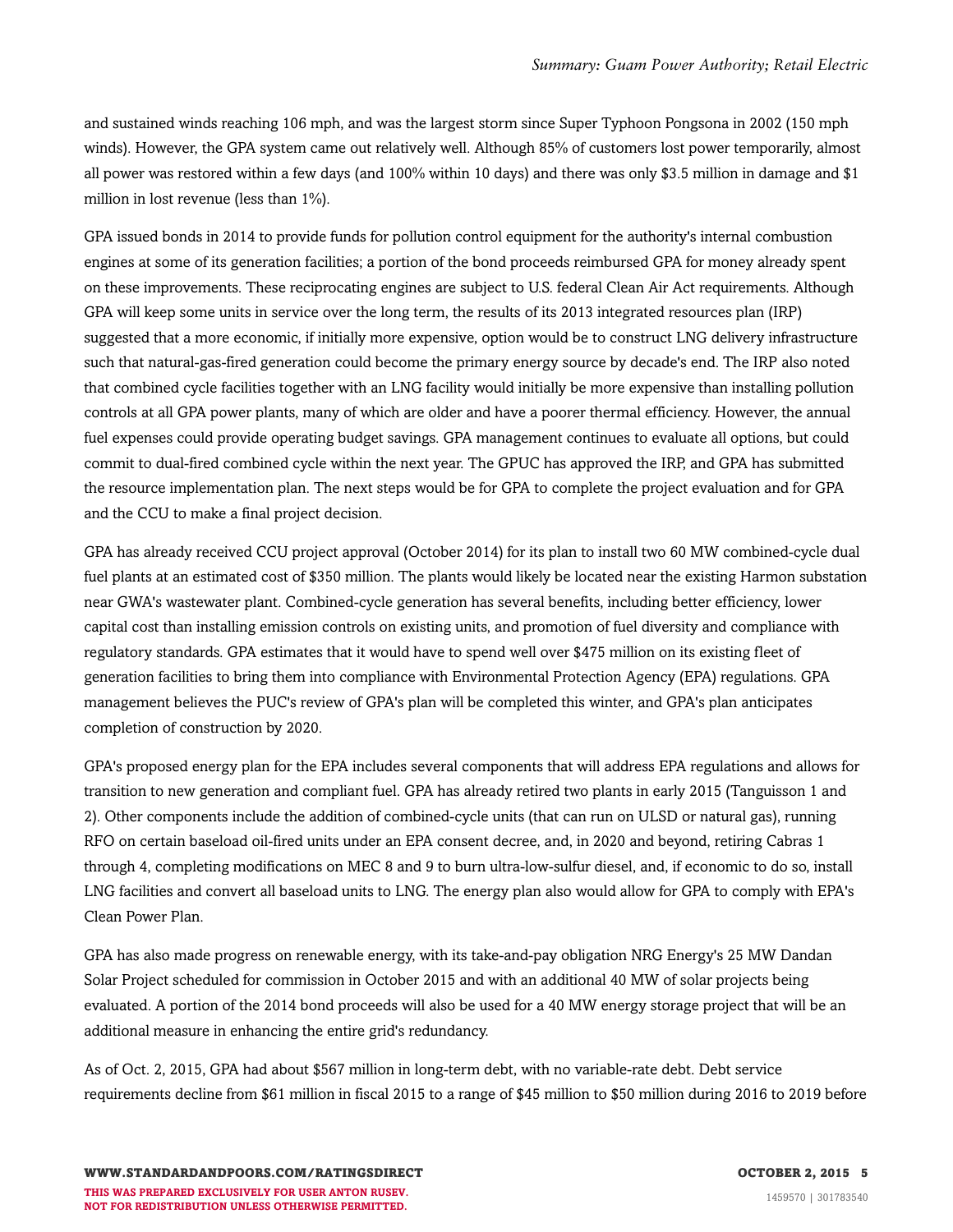debt service is projected to ramp up with the issuance of debt to fund new generation. As of fiscal 2015, total debt to capitalization was a high 81% with debt per customer also high at \$12,925.

GPA is a vertically integrated, 255 MW peak load electric utility that provides service to approximately 160,000 people on the island of Guam, the largest and southernmost of the Mariana archipelago, approximately 1,500 miles southeast of Tokyo. GPA is a statutorily autonomous component unit of the government and, as such, revenue may not otherwise be required to be transferred to GovGuam. Even if the laws were to change to authorize GPA to transfer money out, any use of surplus net revenue to that end would also have to be approved by the CCU and PUC. Otherwise, surplus net revenue stays within GPA's coffers and is not subject to general fund clawback or a payment in lieu of taxes.

Guam's economic activity is largely based on tourism and military spending. Because of this, many of the government's economic development initiatives focus on these pillars, especially tourism. Hotel property owners have invested substantially in hotel renovations and expansions in recent years. Management anticipates that the recent opening of the \$250 million, 400-room Dusit Thani Guam hotel, which also includes a ballroom and banquet rooms with a seating capacity of 2,000, will support increased tourism, especially the high-end luxury market. Various airlines have increased capacity, and new airlines are serving additional markets, including China, from which management anticipates stronger visitor growth. More than 90% of the airport's passenger base consists of international visitors.

The ongoing U.S. military buildup, although still an enormous undertaking, has been scaled back. Originally as many as 8,600 troops and 9,000 dependent were to relocate to the island, mainly from Japan, by 2014 to 2017. Recently, however, the Department of Defense reports that the number would be closer to 5,000 active duty personnel and 1,300 dependents. In July 2015, the Department of Defense released a supplemental environmental impact statement, identifying potential impacts related to the family housing component of this relocation, as well as to the live-fire training range complex. In August 2015 the government received its record of decision, which identified the final locations for additional bases and facilities to accommodate the U.S. Marines. The 2015 final environmental impact statement detailed 13 years of moderate construction followed by a gradual phase-out. There will be about 7,400 additional Guam residents as a result of the military buildup. The government expects that the federal government and Japan will fund most of the costs related to the buildup.

### <span id="page-5-0"></span>**Outlook**

The stable outlook reflects our view of GPA's adequate financial capacity to meet its obligations. The rating could come under pressure within our two-year horizon, however, as the utility begins what we anticipate will be a capital-intensive period that could almost double its debt by decade's end and pressure financial margins. We note that the debt will be driven by a fuel-switching project that poses construction risk, even though the long-term benefit could be a drop in high rates. Although the utility could benefit from fuel cost recovery mechanisms, past delays have led to volatile financial performance. Consequently, rating stability is also dependent on timely base rate and LEAC adjustments that preserve GPA's liquidity. The territory will always be vulnerable to volatility in the tourism industry as a result of economic cycles (especially in Asia) and severe weather events, but we would not anticipate that such impacts on the electric load would be long term. We don't anticipate raising the rating over the next two years given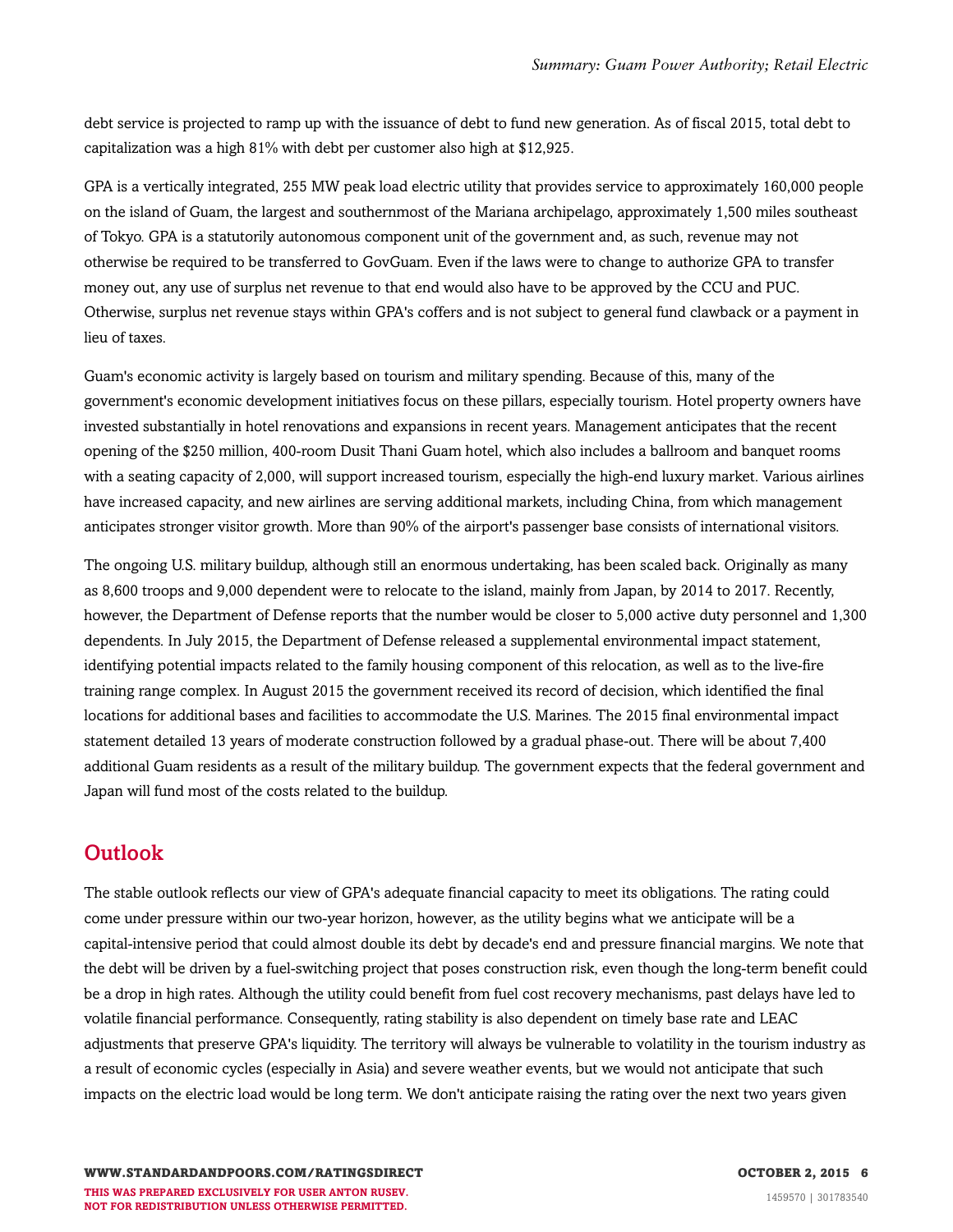<span id="page-6-0"></span>GPA's large capital plan and concentrated and constrained resource portfolio.

### Related Criteria And Research

#### Related Criteria

- USPF Criteria: Electric And Gas Utility Ratings, Dec. 16, 2014
- USPF Criteria: Methodology: Definitions And Related Analytic Practices For Covenant And Payment Provisions In U.S. Public Finance Revenue Obligations, Nov. 29, 2011
- USPF Criteria: Assigning Issue Credit Ratings Of Operating Entities, May 20, 2015
- Criteria: Use of CreditWatch And Outlooks, Sept. 14, 2009

| <b>Ratings Detail (As Of October 2, 2015)</b> |                  |          |
|-----------------------------------------------|------------------|----------|
|                                               |                  |          |
| Guam Pwr Auth subord ln                       |                  |          |
|                                               | BBB-/Stable      | Affirmed |
| Long Term Rating                              |                  |          |
| Guam Pwr Auth (AGM)                           |                  |          |
|                                               |                  |          |
| <b>Unenhanced Rating</b>                      | BBB(SPUR)/Stable | Affirmed |
|                                               |                  |          |
| Many issues are enhanced by bond insurance.   |                  |          |

Complete ratings information is available to subscribers of RatingsDirect at www.globalcreditportal.com. All ratings affected by this rating action can be found on Standard & Poor's public Web site at www.standardandpoors.com. Use the Ratings search box located in the left column.